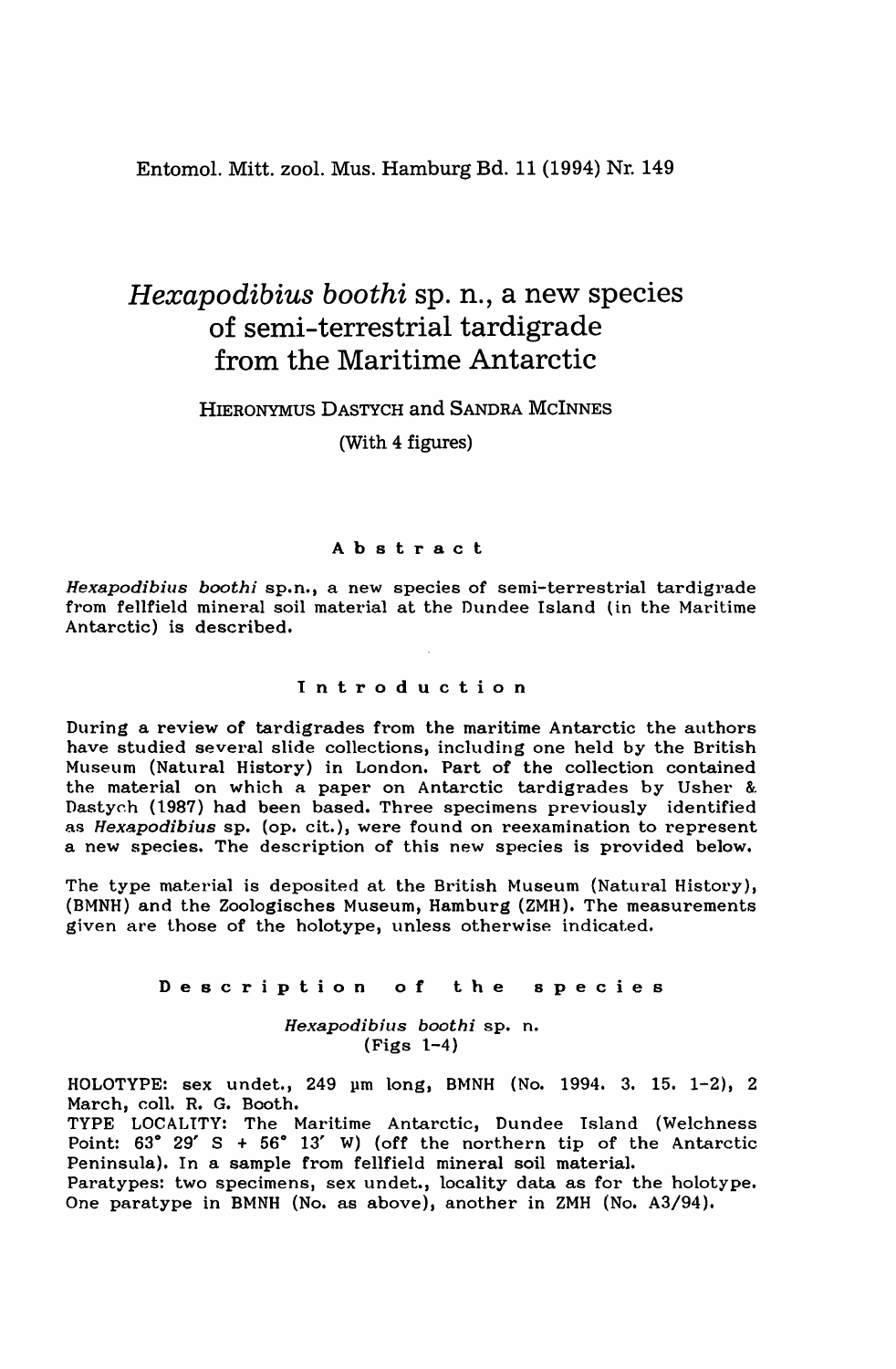DIAGNOSIS: A median sized Hexapodibius with distinct eyes. Claws on legs I to III only, have elongated main branches. Pharynx with three short macroplacoids; no microplacoids. The third macroplacoid with distinct incision.

DESCRIPTION: Body whitish, holotype 249 um long (paratypes: 364 and 488 pm). The cuticle is smooth. Eye-dots distinct, composed of many dark-brown pigment granules. Mouth opening anterio-ventral and surrounded by six barely discernible lobes, which are more obvious in only one specimen. Mouth cavity without granulation or ridges. Mouth tube 53 um long and 5 um wide. The distance between the anterior edge of the stylet sheaths and stylet supports is  $40 \text{ µm}$  long, thus the "pt index" (Pilato, 1981) of 75%. The mouth tube has buccal lamina. The pharynx elongated (44 x 35 pm), with distinct apophyses (2 pm long) and three short macroplacoids (Figs 1, 2). The macroplacoid row is 16 pm long. Microplacoids are absent. The third macroplacoid has a distinct incision in its latero-posterior part. The distance between macroplacoids It and III is longer than between macroplacoids I and 11. The first two macroplacoids are connected a short cuticular bar, giving the general impression of the presence of only one, longer macroplacoid with deep lateral incisions in its middle (Fig. 2). That connection (bar) is absent between macroplacoids 11 and lIt. The macroplacoids are: 1= 2.4, 11= 3.4,  $III = 4.6$   $µm$ , long.

Claws are small, present only on legs I to III in the "2121" formula (Figs 1, 3, 4). The external claws are slightly larger than the internal ones. The claw size increases slightly from I to Ill. Accessory spines are tiny, thin and barely discernible (Figs 3, 4). The primary branches are relatively long, thick, bluntly pointed and with an indistinct internal sculpture. Secondary branches are also bluntly pointed but short. No lunules. The claw branches are joined near the base of the claw, a quarter to a third of the claw height (Figs  $3, 4$ ). The external claws are:  $I = 9.0$ ,  $II = 10.0$ ,  $III = 10.3$   $µm$ ,  $long.$  "Pt index" for the external claw 11= 19%.

Eggs were not found.

ETYMOLOGY: The species is named in honour of Dr. Roger G. Booth (The Commonwealth Institute of Entomology, The Natural History Museum, London) who collected the material.

#### Comments

The species composition within the genus Hexapodibius is a subject of controversy that, to some degree, also includes the status of the family Calohypsiidae, where this genus belongs (for details: Maucci 1981, 1989, Pilato 1982, 1989, Pilato & Beasley 1987, Ramazzotii & Maucci 1983 and Schuster et al. 1980). Most members of the Calohypsibiidae are characterized by different degrees of leg and claw reduction, caused by unknown selective factors. The genus Hexapodibius (sensu Pilato 1989) comprises H. micronyx Pilato, 1969, H. bindae Pilato, 1982, H. pseudomicronyx Robotti, 1972 and H. degenerans Biserov, 1990.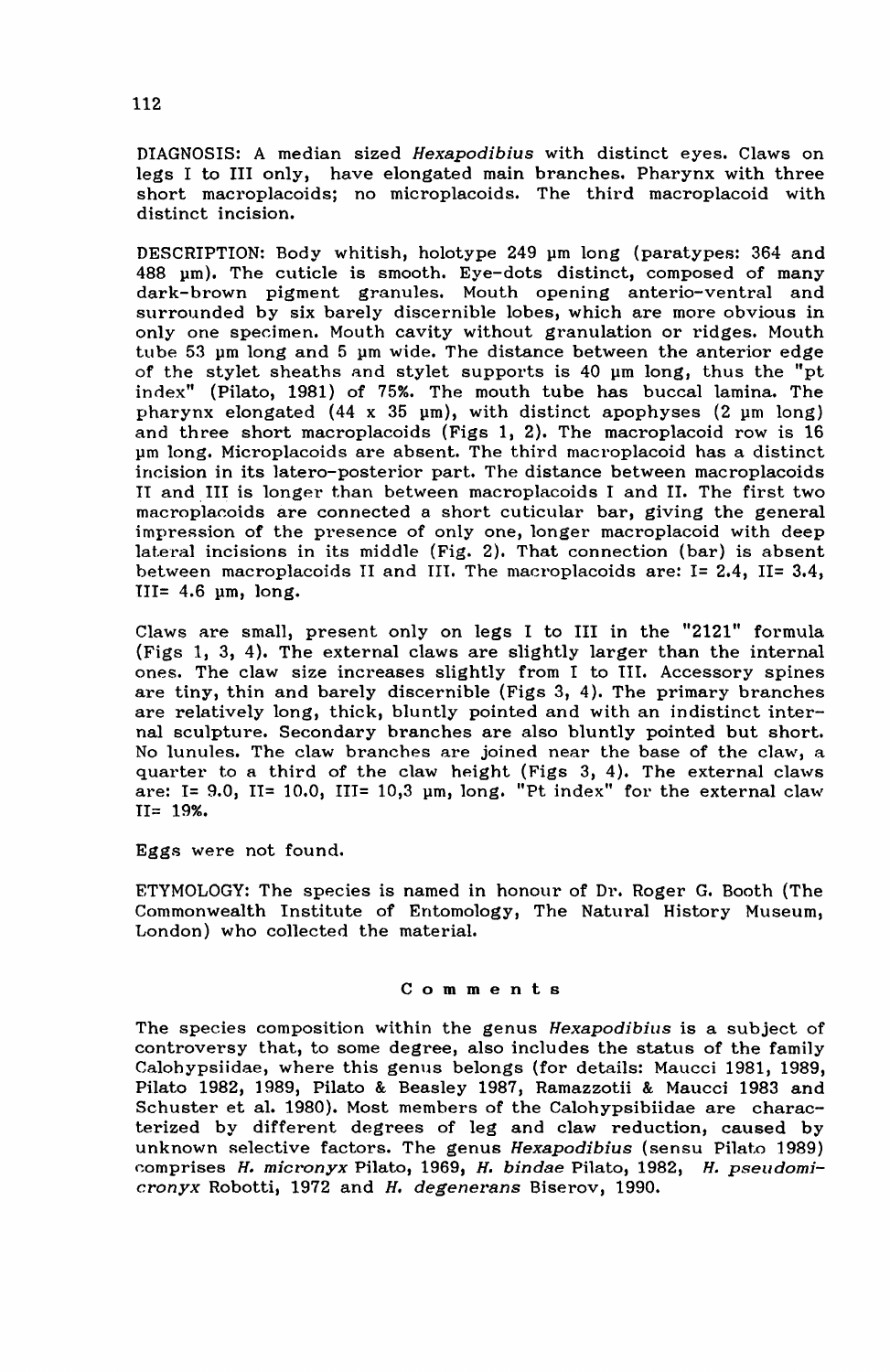The new species described in this paper resembles most closely H. pseudomicronyx, but can be distinguished from the latter taxon by the larger claws (9 um or more, compared with 6 um or less in *H. pseudomicronyx)*, and the distinct incision in the latero-posterior part of the third mac.roplaeoid. The incision is absent in H. *pseudomicronyx* and all other members of the genus. Moreover, the insertion of stylet supports is more caudal in  $H$ . *boothi* sp. n (pt index = 75%) compared with  $H$ . *pselldomicronyx* (pt index = n9%). The macroplacoid row of H. *boothi* sp. n. is also relatively longer and, compared with a syntype of the latter species, located "normally", i.e., approximately in the middle of the pharynx, but is placed more posteriorly in H. *pseudomicronyx.*

The smaller claws of H. *micronyx* and H. *bindae* (up to 5 pm in length) and their shape readily distinguish these species from H. boothi sp. n. Tn both former taxa the primary branches of the claws were short and joined with the secondary branches at approximately the middle of the claw length, as opposed to the fusion of the branches just at the base of the claw in both the new species and H. *pseudomicronyx.*

The claws of H. *boothi* sp. n. are also similar in their form and size to the claws on legs 1 to III of *Parhexapodibius castri* (Ramazzotti, 1964), descrihpd from the ~Chilean mountains, also P. *lagrecai* (Binda & Pilato, 1969) and P. *ramazzotti* Manicardi & Bertolani, 1967, reported from Europe. The resemblance was to the longer primary claw branches that Are joined with the secondary branches just at the base of the claw. Nevertheless, the members of *Parhexapodibius* still retain claws on legs IV, although strongly reduced or in a rudimentary form, compared to the lack of such structures in the more derived genus *Hexapodibius.* Both taXA also have similarly shaped buccal apparatus (Ramazzotti 1964). These eonditions suggest the existence of at least two phyletic lineages within the *Hexapodibius*. It is therefore possible, that the new species (if the above resemblance reflects a close relationship) evolved from a form related to the present P. *castri* by full suppression of claws IV and the reduction in the claw size on legs 1 to Ill.

It should be noted that a distinct trend in claw reductions has also been reported recently in other tardigrade families, i.e. the Macrobiotidae and Hypsibiidae (for review: Dastych &. Alberti 1990). Of particular taxonomic interest is the recent description of H. degenerans from Russia (Biserov 1990). This species differs strikingly from other *Hexapodibius* taxa by the type and number of placoids. Consequently, it is possible that the taxon really belongs to the family Macrobiotidae, and not the Calohypsibiidae. If this is true, then *H. degenerans* would represent a new undescribed "hexapodibial" genus within the Macrobiotidae, i.e. a form with completely reduced claws on legs IV. Another taxon in the Macrobiotidae with strongly reduced claws, particularly on legs IV, has recently been redescribed by Dastych & Alberti 1990. The species, *l\facrobiotus xerophill.ls* (Dastych, 1978), represents approximately the same (but convergently achieved) level of the claw reduction as that characterised by *Parhexapodibius* of the Calohypsibiidae. In the future a new supraspecific taxon should he erected for this species. However, the "hexapodihial" form, with claws absent on leg IV, is still unknown within the Macrobiotidae.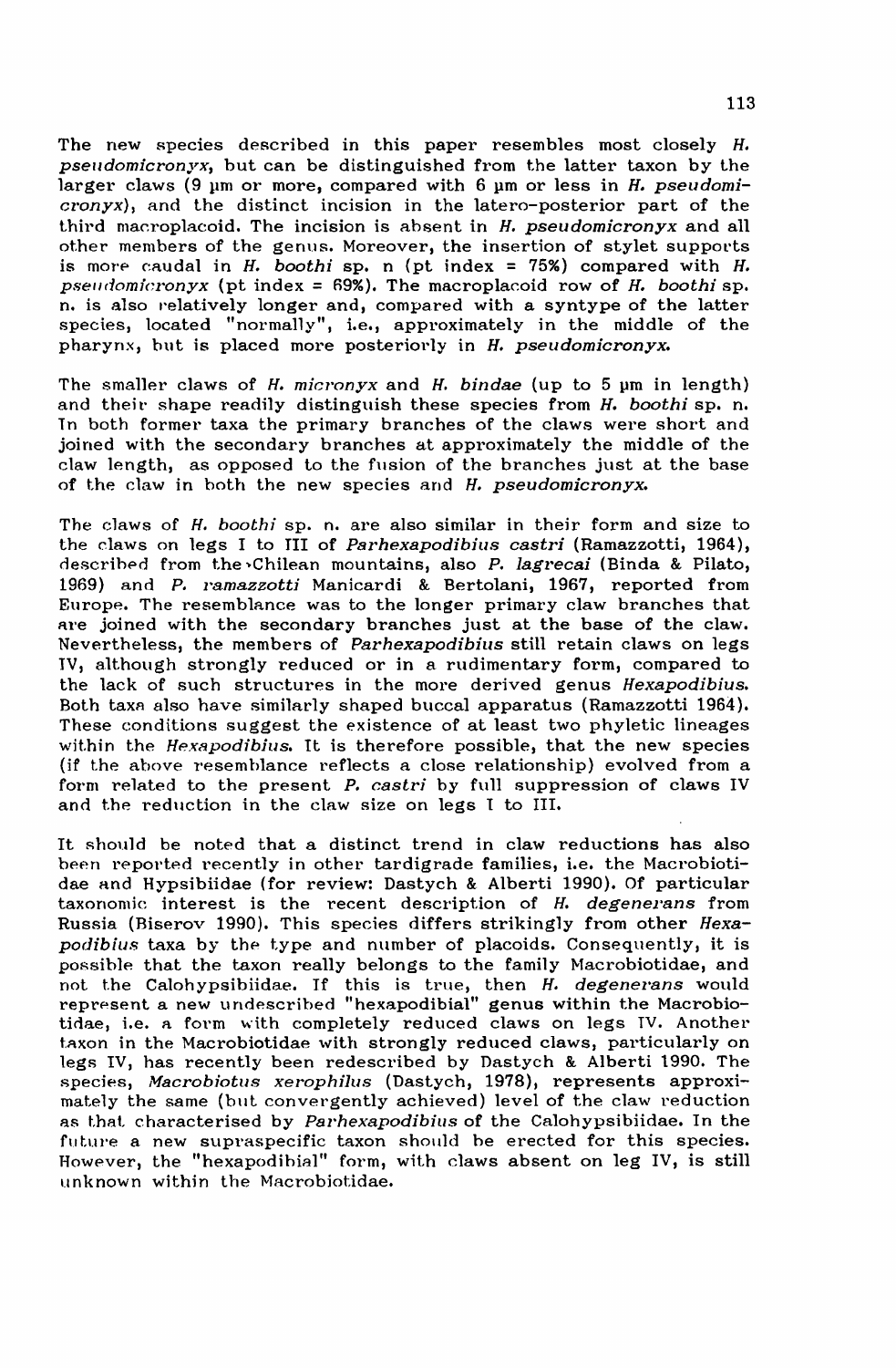*H. boothi* was collected by an extraction method more frequently used for mites and springtails (Usher & Booth 1984) and which is not particularly efficient for tardigrades. Nevertheless, the tardigrade fauna extracted from a fellfield mineral soil with no macro vegetation was relatively rich. Terrestrial Antarctic tardigrades have more commonly been collected and reported from bryophytes, and the presence of a tardigrade fauna which included a *Hexapodibius* (the first report for this genus from the southern hemisphere) in a coarse mineral soil demonstrates our fragmentary knowledge of this Antarctic habitat. Fellfield mineral soil environments, which are also sometimes referred to as "chalikosystem" (Janetschek 1967), are a major component of ice and snow free regions of Antarctica and clearly knowledge of its tardigrade fauna is extremely limited. Consequently, studies of such ecosystems, with respect to tardigrade fauna, are urgently required.

### Acknowledgements

We thank Dr. P. D. Hillyard of the British Museum (Natural History) for the loan of the material and his kind help during our visit there. H. Dastych also thanks Dr. Hillyard for generously allowing one paratype of *H. boothi* ap. n. to be placed in the collection at ZMH. Moreover, we are grateful to Prof. Dr. G. Pilato (Universita di Catania) for the loan of the type material of *Hexapodibius micronyx, H. bindae* and *H. pseudomicronyx.* This work was supported in part by a grant from the Anglo-German Foundation (the Deutscher Akademischer Austauschdienst and the British Council: No. 313-ARC-VII-93).

#### ZusammenfasBung

Eine neue Bartierchen-Art, *Hexapodibius boothi* sp. n., wird aus dem antarktischen Kies (Dundee. Insel, Antarktische Halbinsel) beschrieben. Die neue Art unterscheidet sich von anderen dieser Gattung (a) durch das Vorhandensein einer Einkerbung auf dem dritten Makroplakoid und (b) durch größere Krallen, welche sich auch durch längere Hauptäste auszeichnen.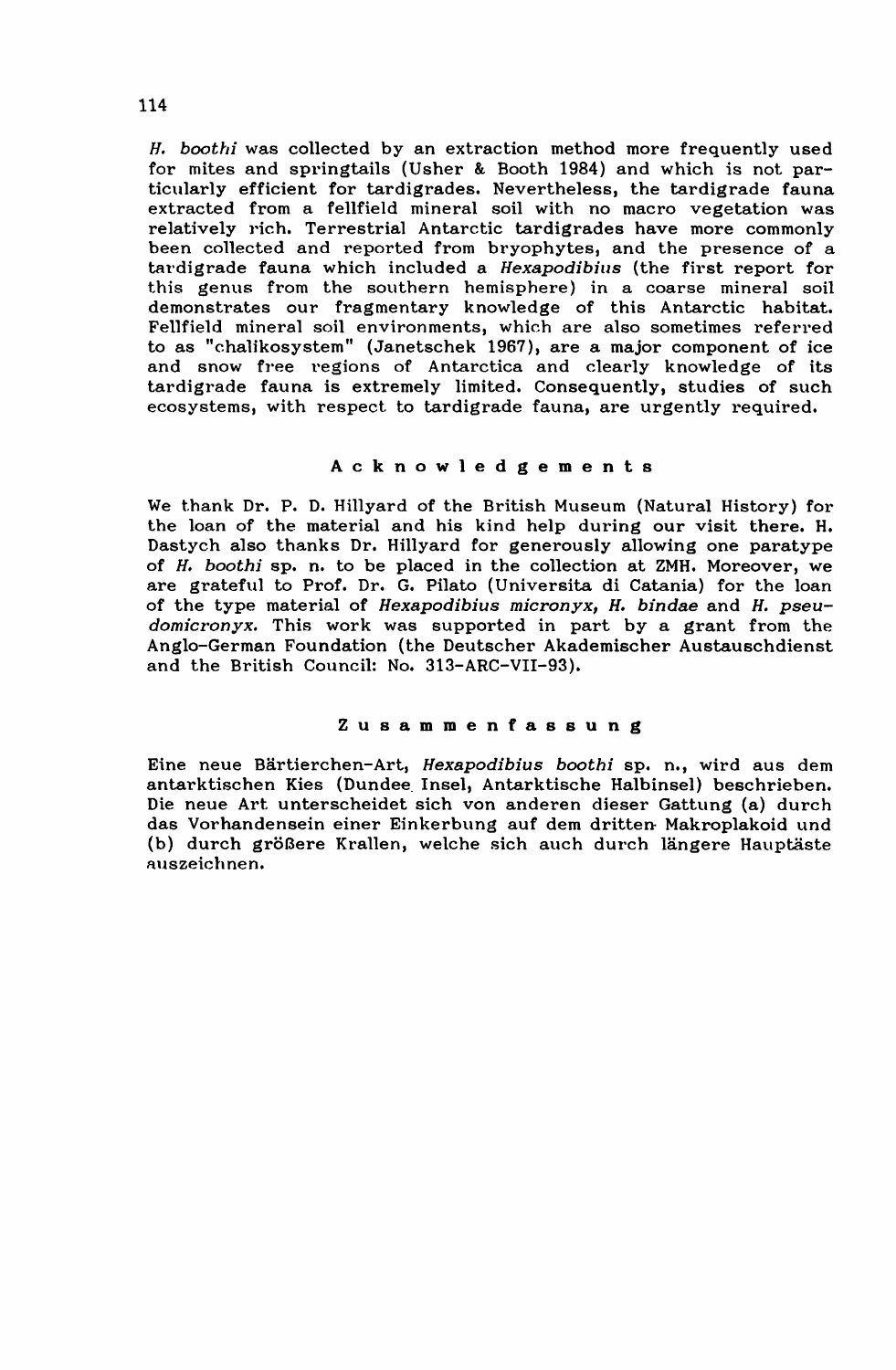

Figs 1-4: *Hexapodibius boothi* sp. n.: 1- whole animal in ventral view, paratype; 2- buccal apparatus, dorso-lateral view (holotype; in= incision); 3- claws of 11 pair of legs, ventral view (holotype); 4- claws af III pair of legs, ventral view (paratype).

115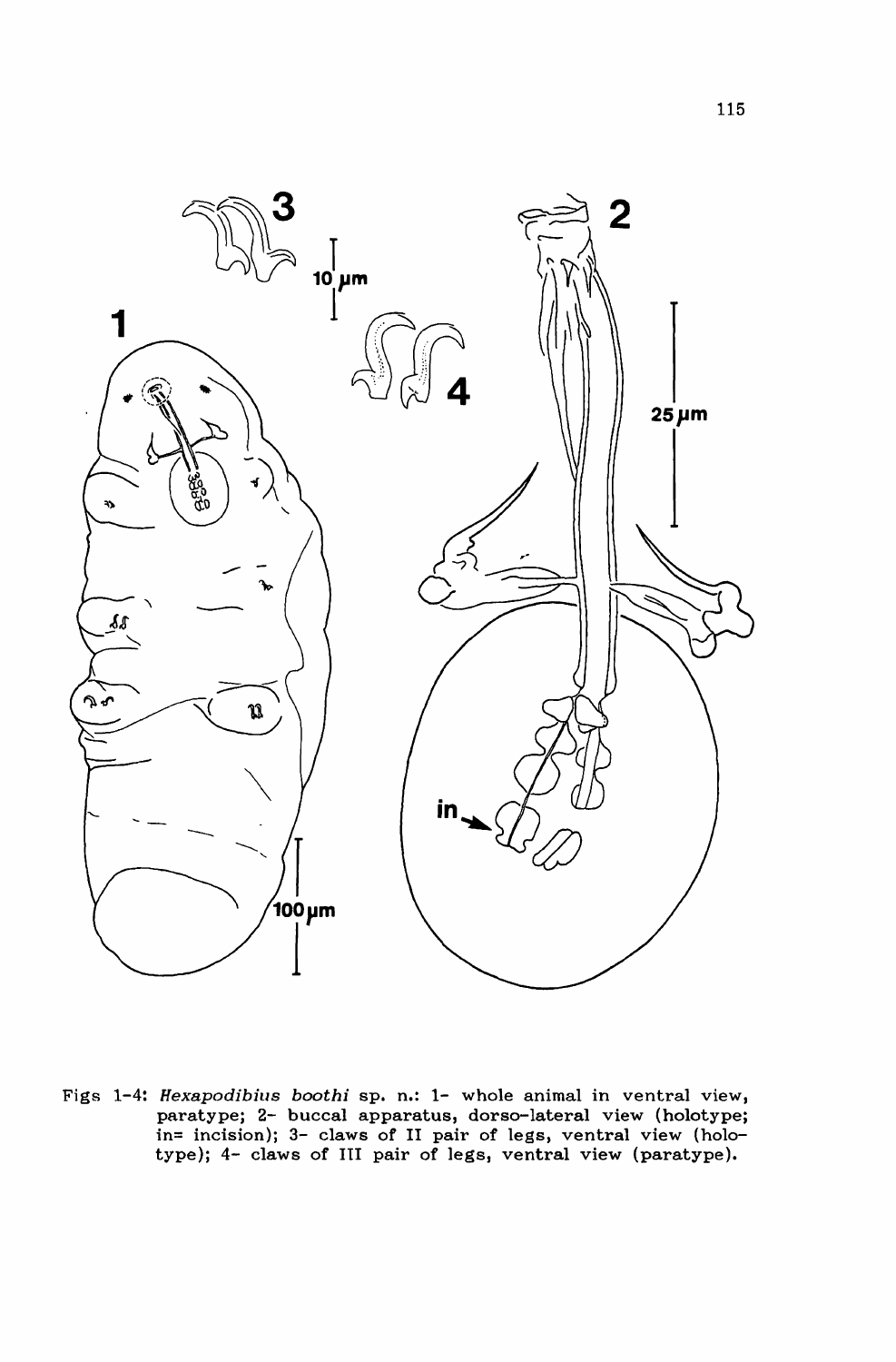#### References

- Biserov, V. I., 1990: New species of Tardigrada in the USSR fauna. Zool. Zhrn., 69(5): 17-25. Moscow.
- Dastych, H. & Alberti, G., 1990: Redescription of *Macrobiotus xerophilus* (Dastych, 1978) comb. nov., with some phylogenetic notes (Tardigrada, Macrobiotidae). - Mitt. hamb. zool. Mus. Inst., 87: 157-169. Hamburg.
- Janetschek, H., 1967: Arthropod ecology of South Victoria Land. In: Entomology of Antarctica, Antarctic Research Series Vol. 10. (J. L. Gressitt, editor). American Geophysical Union, 205-293. Washington, D. C.
- Maucci, W., 1981: *Hexapodibius castrii,* nuova positione sistematica per *Hypsibius (Calohypsibius) castrii* Ramazzoti, e considerazioni suI genere *Hexapodibius* Pilato. - Atti Soc. ital. Sci. nat. Museo civ. Stor. nat. Milano, 122(1-2): 32-36. Milano.
- Maucci, W., 1989: Alcune considerazioni a proposito della positione sistematica del genere *Haplomacrobiotus* May, 1948 (Eutardigradaj Macrobiotidae). - Boll. Mus. civ. St. nat. Verona, 16: 389-398. Verona.
- Pilato, G., 1981: Analisi nuovi caratteri nello studio degli eutardigradi. Animalia, 8(1/3): 51-57. Catania.
- Pilato, G., 1982: Descrizione di *Hexapodibius bindae* n. sp. e discussione sulla famiglia Calohypsibiidae (Eutardigrada). - Animalia, 9(1/3): 213-226. Catania.
- Pilato, G., 1989: Phylogenesis and systematic arrangement of the family Calohypsibiidae Pilato, 1969 (Eutardigrada). - Z. zool. Syst. Evolut. - forsch., 27: 8-13. Hamburg & Berlin.
- Pilato, G. &. Beasley, C. W., 1987: *Haplohexapodibius seductor* n. gen. n. sp. (Eutardigrada, Calohypsibiidae), with remarks on the systematic position of the new genus. - Animalia, 14(1/3): 65-71. Catania.
- Ramazzotti, G., 1964: Tardigradi dell Cile, II, con descrizione di due nuove specie e note sulla scultura degli Echiniscidae. - Atti Soc. ital. Sci. nat. Museo civ. Stor. nat. Milano, 103: 89-100. Milano.
- Ramazzotti, G. & Maucci, W., 1983: Il Phylum Tardigrada. Mem. 1st. ital. Idrobiol•., 41: 1-1012. Pallanza.
- Schuster, R. 0., Nelson, D. R., Grigarick, A. A., & Christenberry, D., 1980: Systematic criteria of the Eutardigrada. - Trans. Am. microsc. Soc., 99(3): 284-303. Lancaster, PA.